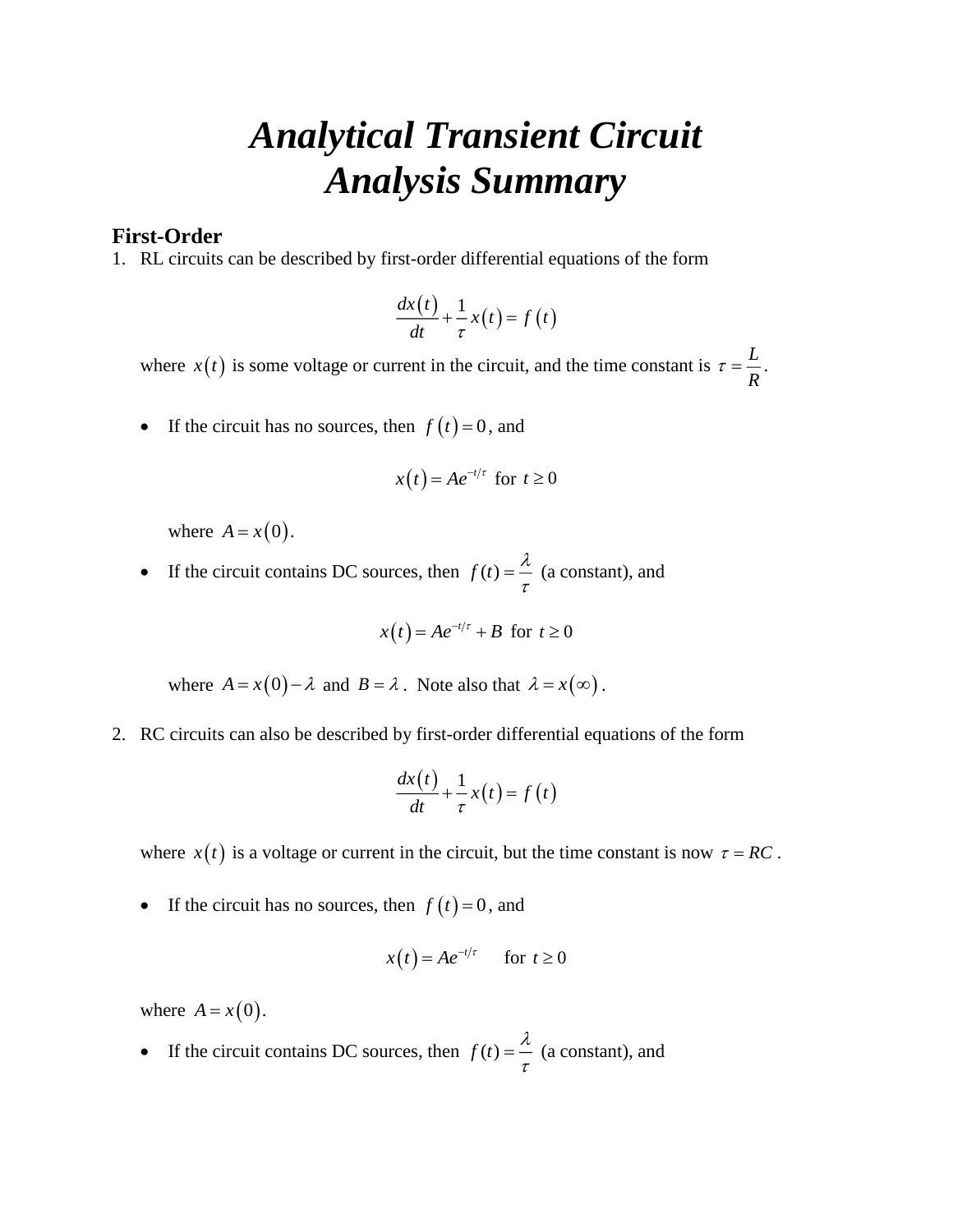$$
x(t) = Ae^{-t/\tau} + B \quad \text{for } t \ge 0
$$

where  $A = x(0) - \lambda$  and  $B = \lambda$ . Here again,  $\lambda = x(\infty)$ .

## **Second-Order**

RLC circuits can be described by second-order differential equations of the form

$$
\frac{d^2x(t)}{dt^2} + 2\zeta\omega_n\frac{dx(t)}{dt} + \omega_n^2x(t) = f(t)
$$

and a *characteristic equation* of the form

$$
r^2 + 2\zeta \omega_n r + \omega_n^2 = 0.
$$

- If the circuit has no sources, then  $f(t) = 0$ . There are four distinctly different forms possible for the solution,  $x(t)$ :
	- o If  $\zeta > 1$ , the circuit is said to be *overdamped*, and the characteristic equation has two distinct negative real roots,  $r_1 = \left(-\zeta + \sqrt{\zeta^2 - 1}\right) d$  $r_1 = \left(-\zeta + \sqrt{\zeta^2 - 1}\right)\omega_n$  and  $r_2 = \left(-\zeta - \sqrt{\zeta^2 - 1}\right)\omega_n$  $r_2 = \left(-\zeta - \sqrt{\zeta^2 - 1}\right)\omega_n$ . The corresponding solution is then

$$
x(t) = Ae^{r_1t} + Be^{r_2t}
$$

where 
$$
A = \frac{r_2 x(0) - \dot{x}(0)}{r_2 - r_1}
$$
 and  $B = \frac{\dot{x}(0) - r_1 x(0)}{r_2 - r_1}$ .

o If  $\zeta = 1$ , the circuit is said to be *critically damped*, and the characteristic equation has two identical negative real roots,  $r_1 = r_2 = -\omega_n$ . The corresponding solution is then

$$
x(t) = (A+Bt)e^{-\omega_n t}
$$

where  $A = x(0)$  and  $B = \dot{x}(0) + \omega_n x(0)$ .

o If  $1 > \zeta > 0$ , the circuit is said to be *underdamped*, and the characteristic equation has two complex conjugate roots,  $r_1 = -\zeta \omega_n + j\omega_d$  and  $r_2 = -\zeta \omega_n - j\omega_d$ , where  $\omega_{d} = \omega_{n} \sqrt{1 - \zeta^{2}}$ . The corresponding solution is then

$$
x(t) = e^{-\zeta \omega_n t} \left( A \cos \omega_d t + B \sin \omega_d t \right)
$$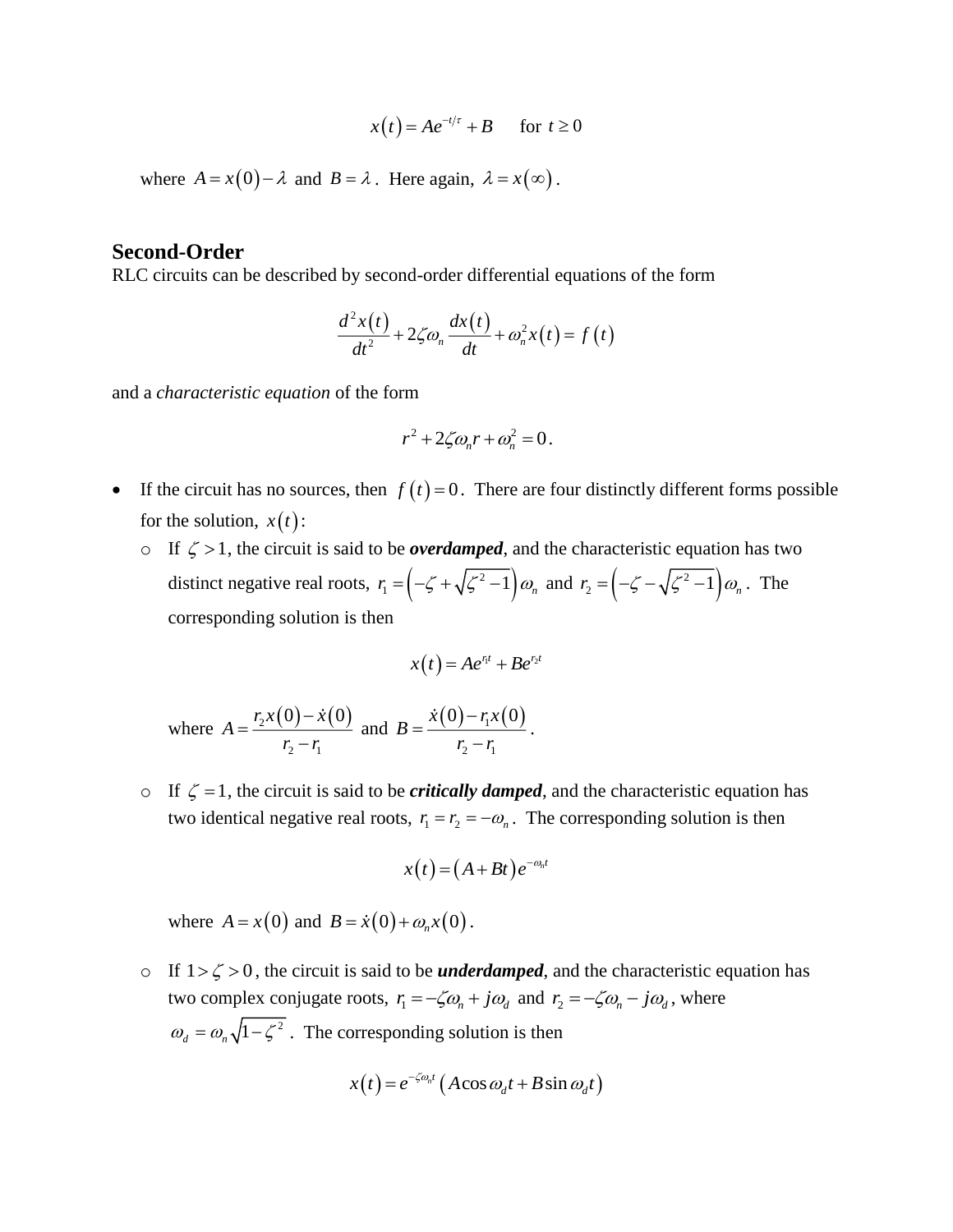where 
$$
A = x(0)
$$
 and  $B = \frac{\dot{x}(0) + \zeta \omega_n [x(0) - \lambda]}{\omega_d}$ .

o If  $\zeta = 0$ , the circuit is said to be *undamped*, and the characteristic equation has two conjugate imaginary roots,  $r_1 = j\omega_n$  and  $r_2 = -j\omega_n$ . The corresponding solution is then

$$
x(t) = A\cos\omega_n t + B\sin\omega_n t
$$

where  $A = x(0)$  and  $B = \frac{\dot{x}(0)}{x}$ *n x*  $B=\frac{\pi(\sigma)}{\omega}.$ 

- If the circuit contains DC sources, then  $f(t) = \lambda \omega_n^2$  $f(t) = \lambda \omega_n^2$  (a constant). There are again four distinctly different forms possible for the solution,  $x(t)$ .
	- o If  $\zeta > 1$ , the circuit is said to be *overdamped*, and, as before, the characteristic equation has two distinct negative real roots,  $r_1 = \left(-\zeta + \sqrt{\zeta^2 - 1}\right) d$  $r_1 = \left(-\zeta + \sqrt{\zeta^2 - 1}\right)\omega_n$  and  $r_2 = \left(-\zeta - \sqrt{\zeta^2 - 1}\right)\omega$  $r_2 = \left(-\zeta - \sqrt{\zeta^2 - 1}\right)\omega_n$ . However, the corresponding solution is now

$$
x(t) = Ae^{r_1t} + Be^{r_2t} + \lambda
$$

where 
$$
A = \frac{r_2 \left[ x(0) - \lambda \right] - \dot{x}(0)}{r_2 - r_1}
$$
 and  $B = \frac{\dot{x}(0) - r_1 \left[ x(0) - \lambda \right]}{r_2 - r_1}$ . Note also that  $\lambda = x(\infty)$ .

o If  $\zeta = 1$ , the circuit is said to be *critically damped*, and, as before, the characteristic equation has two identical negative real roots,  $r_1 = r_2 = -\omega_n$ . The corresponding solution is now

$$
x(t) = (A+Bt)e^{-\omega_n t} + \lambda
$$

where  $A = x(0) - \lambda$  and  $B = \dot{x}(0) + \omega_n [x(0) - \lambda]$ . Here again,  $\lambda = x(\infty)$ .

o If  $1 > \zeta > 0$ , the circuit is said to be *underdamped*, and, as before, the characteristic equation has two complex conjugate roots,  $r_1 = -\zeta \omega_n + j\omega_d$  and  $r_2 = -\zeta \omega_n - j\omega_d$ , where  $\omega_d = \omega_n \sqrt{1 - \zeta^2}$ . The corresponding solution is now

$$
x(t) = e^{-\zeta \omega_n t} \left( A \cos \omega_d t + B \sin \omega_d t \right) + \lambda
$$